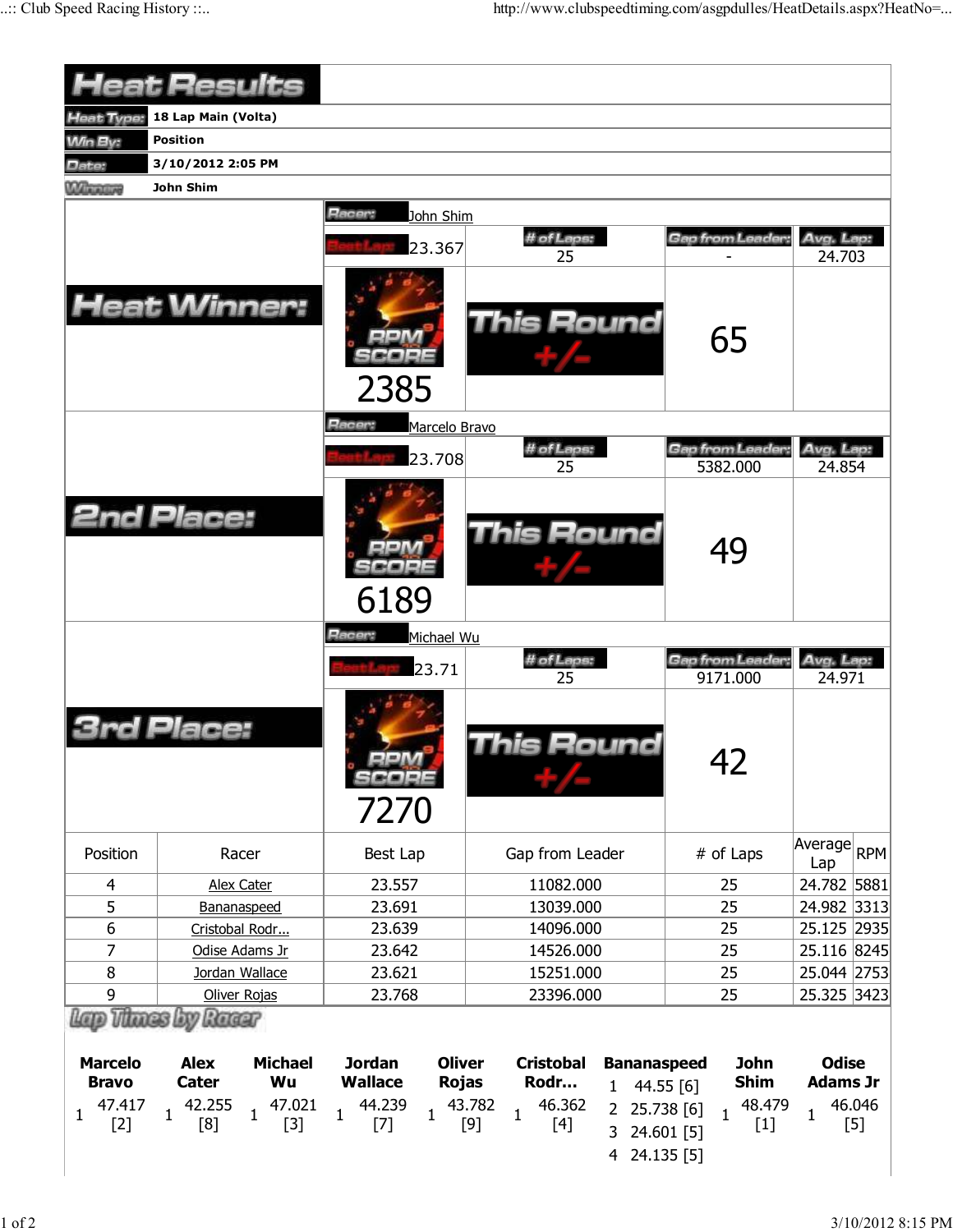|                | <b>Marcelo</b><br><b>Bravo</b> | <b>Alex</b><br>Cater   | <b>Michael</b><br>Wu          |                | <b>Jordan</b><br><b>Wallace</b> | <b>Oliver</b><br><b>Rojas</b>                    |                | <b>Cristobal</b><br>Rodr |                                     |    | <b>John</b><br><b>Shim</b>                                                                                                                                                                                                                                                                                        |                  | <b>Odise</b>                                                                                                                                                                                                                                                                                                                                                                                                                                                                                                                                                                                                                                                                                                                                                        |
|----------------|--------------------------------|------------------------|-------------------------------|----------------|---------------------------------|--------------------------------------------------|----------------|--------------------------|-------------------------------------|----|-------------------------------------------------------------------------------------------------------------------------------------------------------------------------------------------------------------------------------------------------------------------------------------------------------------------|------------------|---------------------------------------------------------------------------------------------------------------------------------------------------------------------------------------------------------------------------------------------------------------------------------------------------------------------------------------------------------------------------------------------------------------------------------------------------------------------------------------------------------------------------------------------------------------------------------------------------------------------------------------------------------------------------------------------------------------------------------------------------------------------|
| $\overline{2}$ | 25.347                         | 2 25.819               | $2^{25.42}$                   | $\overline{2}$ | 25.87                           | 2 33.884                                         |                | 25.364                   |                                     |    | $2^{25.551}$                                                                                                                                                                                                                                                                                                      |                  | <b>Adams Jr</b>                                                                                                                                                                                                                                                                                                                                                                                                                                                                                                                                                                                                                                                                                                                                                     |
|                | $[2]$                          | [8]                    | $[3]$                         |                | $[7]$                           | $[9]$                                            | $\overline{2}$ | $[4]$                    |                                     |    | $[1] % \includegraphics[width=0.9\columnwidth]{figures/fig_1a} \caption{The figure shows the number of times, and the number of times, and the number of times, and the number of times, are indicated with the number of times, and the number of times, are indicated with the number of times.} \label{fig:2}$ | $\overline{2}$   | 25.336                                                                                                                                                                                                                                                                                                                                                                                                                                                                                                                                                                                                                                                                                                                                                              |
| 3              | 24.088<br>$[2]$                | 25.373<br>[8]          | 3 24.251<br>$[3]$             | 3              | 25.343<br>[6]                   | 3 24.434<br>$[9]$                                | 3              | 27.081                   |                                     |    | 23.877<br>$[1]$                                                                                                                                                                                                                                                                                                   |                  | $[5]$<br>24.704                                                                                                                                                                                                                                                                                                                                                                                                                                                                                                                                                                                                                                                                                                                                                     |
|                | 23.979<br>$[2]$                | 24.42<br>$[7]$         | 4 24.112<br>$[3]$             |                | 4 24.676<br>[6]                 | 4 24.391<br>$[9]$                                | 4              | $[7]$<br>25.272          |                                     |    | 23.87<br>$[1]$                                                                                                                                                                                                                                                                                                    |                  | $[4]$<br>24.157                                                                                                                                                                                                                                                                                                                                                                                                                                                                                                                                                                                                                                                                                                                                                     |
| 5              | 23.978<br>$[2]$                | 23.905<br>[6]          | 5 24.195<br>$[3]$             |                | 5 24.778<br>$[7]$               | 5 24.497<br>$[9]$                                | 5              | [8]<br>24.211            |                                     |    | 5 23.972<br>$[1]$                                                                                                                                                                                                                                                                                                 |                  | $[4]$<br>24.125                                                                                                                                                                                                                                                                                                                                                                                                                                                                                                                                                                                                                                                                                                                                                     |
|                | 23.877<br>$[2]$                | 24.25<br>[6]           | 6 23.964<br>$[3]$             | 6              | 24.377<br>$[7]$                 | 24.231<br>$[9]$                                  | 6              | [8]<br>24.398            |                                     |    | $6^{23.876}$<br>$[1]$                                                                                                                                                                                                                                                                                             |                  | $[4]$<br>24.393                                                                                                                                                                                                                                                                                                                                                                                                                                                                                                                                                                                                                                                                                                                                                     |
|                | 23.861<br>$[2]$                | 7 23.985<br>$[6]$      | $7^{24.195}$<br>$[3]$         | $\overline{7}$ | 25.31<br>[8]                    | 7 24.228<br>$[9]$                                | 7              | [8]<br>24.579            | <b>Bananaspeed</b>                  |    | $7^{23.801}$<br>[1]                                                                                                                                                                                                                                                                                               | 6                | [4]<br>24.066                                                                                                                                                                                                                                                                                                                                                                                                                                                                                                                                                                                                                                                                                                                                                       |
| 8              | 23.869<br>$[2]$                | 8 23.911<br>[6]        | 8 23.978<br>$[3]$             | 8              | 24.148<br>[8]                   | 8 24.218<br>$[9]$                                | 8              | $[7]$<br>23.78           | 5 24.104 [5]                        |    | 8 23.576<br>$[1]$                                                                                                                                                                                                                                                                                                 | 7                | [4]<br>24.011                                                                                                                                                                                                                                                                                                                                                                                                                                                                                                                                                                                                                                                                                                                                                       |
| $\mathsf{Q}$   | 23.835<br>$[2]$                | q 23.939<br>[6]        | g 24.097<br>$[3]$             | 9              | 23.985<br>[8]                   | 24.15<br>$\mathbf{q}$<br>$[9]$                   | 9              | $[7]$<br>23.886          | 6 24.232 [5]<br>23.894 [5]          |    | <sup>9</sup> 23.574                                                                                                                                                                                                                                                                                               | 8<br>9           | $[4]$<br>24[4]                                                                                                                                                                                                                                                                                                                                                                                                                                                                                                                                                                                                                                                                                                                                                      |
| 10             | 23.825                         | 10 23.702              | 10 24.021                     | 10             | 24.129                          | 10 24.158                                        |                | $[7]$<br>23.845          | $24.17$ [5]<br>8<br>23.915 [5]<br>9 |    | $[1]$<br>10 23.777                                                                                                                                                                                                                                                                                                | 10               | 24.351                                                                                                                                                                                                                                                                                                                                                                                                                                                                                                                                                                                                                                                                                                                                                              |
|                | $[2]$                          | [6]                    | $[3]$                         |                | [8]                             | $[9]$                                            | 10             | $[7]$                    | 10 24.404 [5]                       |    | $[1]$                                                                                                                                                                                                                                                                                                             |                  | $[4]$                                                                                                                                                                                                                                                                                                                                                                                                                                                                                                                                                                                                                                                                                                                                                               |
| 11             | 23.843<br>$[2]$                | $11^{23.871}$<br>$[5]$ | $11^{24.011}$<br>[3]          | 11             | 23.993<br>[8]                   | $11^{24.601}$<br>[9]                             | 11             | 23.639<br>$[7]$          | 11 24.375 [4]<br>12 24.395 [4]      | 11 | 23.692<br>$[1]$                                                                                                                                                                                                                                                                                                   | 11               | 25.191<br>[6]                                                                                                                                                                                                                                                                                                                                                                                                                                                                                                                                                                                                                                                                                                                                                       |
|                | 12 23.777<br>$[2]$             | 12 24.203<br>$[5]$     | $12^{24.027}$<br>$[3]$        | 12             | 24.11<br>[8]                    | 12 24.192<br>$[9]$                               | 12             | 23.922<br>$[7]$          | 13 25.191 [6]                       |    | 12 23.602<br>$[1]$                                                                                                                                                                                                                                                                                                | 12 <sup>12</sup> | 24.957<br>[6]                                                                                                                                                                                                                                                                                                                                                                                                                                                                                                                                                                                                                                                                                                                                                       |
|                | 13 23.728<br>$[2]$             | $13^{24.731}$<br>$[4]$ | 13 23.966<br>$[3]$            | 13             | 24.209<br>[8]                   | 13 24.154<br>$[9]$                               | 13             | 24.308<br>$[7]$          | 14 24.809 [5]<br>15 23.905 [5]      |    | 13 23.523<br>$[1]$                                                                                                                                                                                                                                                                                                | 13 <sup>13</sup> | 24.232<br>$[5]$                                                                                                                                                                                                                                                                                                                                                                                                                                                                                                                                                                                                                                                                                                                                                     |
| 14             | 23.755<br>$[2]$                | 14 24.169<br>[4]       | 14 23.999<br>$[3]$            |                | 14 24.424<br>[8]                | 14 24.037<br>$[9]$                               | 14             | 25.245<br>[6]            | 16 23.915 [5]<br>17 23.921 [5]      |    | 14 23.49<br>$[1]$                                                                                                                                                                                                                                                                                                 |                  | 14 26.408<br>$[7]$                                                                                                                                                                                                                                                                                                                                                                                                                                                                                                                                                                                                                                                                                                                                                  |
|                | 15 23.839<br>$[2]$             | 15 23.843<br>[4]       | 15 23.994<br>$[3]$            |                | 15 24.152<br>[8]                | 15 24.231<br>$[9]$                               | 15             | 23.898                   | 18 23.855 [5]                       | 15 | 23.536<br>$[1]$                                                                                                                                                                                                                                                                                                   | 15 <sup>1</sup>  | 23.661<br>$[7]$                                                                                                                                                                                                                                                                                                                                                                                                                                                                                                                                                                                                                                                                                                                                                     |
|                | 16 23.708<br>$[2]$             | 16 23.781<br>$[4]$     | 16 23.989<br>$[3]$            |                | 16 23.901<br>[8]                | 16 24.217<br>$[9]$                               | 16             | [6]<br>23.881            | 19 23.739 [5]<br>20 23.746 [5]      |    | $16\frac{23.667}{5}$<br>$[1]$                                                                                                                                                                                                                                                                                     | $16\,$           | 23.796<br>$[7]$                                                                                                                                                                                                                                                                                                                                                                                                                                                                                                                                                                                                                                                                                                                                                     |
|                | $17^{24.018}$<br>$[2]$         | $[4]$                  | $1'$ [3]                      |                | [8]                             | 17 23.706 17 24.035 17 23.791 17 24.087<br>$[9]$ | 17             | [6]<br>23.709            | 21 23.76 [5]<br>22 23.909 [5]       |    | $17\begin{array}{l}\n 23.601 \\ 17\begin{array}{l}\n 23.762\n \end{array}\n \end{array}$<br>$[1]$                                                                                                                                                                                                                 |                  | $\left[ 7\right]$                                                                                                                                                                                                                                                                                                                                                                                                                                                                                                                                                                                                                                                                                                                                                   |
|                | 18 23.849<br>$[2]$             | 18 23.86<br>[4]        | 18 23.969<br>$[3]$            | 18             | 23.82<br>[8]                    | 18 23.933<br>$[9]$                               | 18             | [6]<br>23.702            | 23 23.831 [5]<br>24 23.77 [5]       |    | 18 23.468                                                                                                                                                                                                                                                                                                         |                  | 18 23.853<br>$[7]$                                                                                                                                                                                                                                                                                                                                                                                                                                                                                                                                                                                                                                                                                                                                                  |
|                | 19 23.832<br>$[2]$             | 19 23.805<br>$[4]$     | 19 23.919<br>$[3]$            | 19             | 23.98<br>[8]                    | 19 23.768<br>$[9]$                               | 19             | [6]<br>23.758            | 25 23.691 [5]                       |    | 19 23.505 19 23.8 [7]<br>$[1]$                                                                                                                                                                                                                                                                                    |                  |                                                                                                                                                                                                                                                                                                                                                                                                                                                                                                                                                                                                                                                                                                                                                                     |
|                | 20 23.872                      | 20 23.709              | 20 23.953                     |                | 20 23.932                       | 20 23.978                                        |                | [6]<br>23.805            |                                     | 20 | 23.616                                                                                                                                                                                                                                                                                                            | 20               | 23.741<br>$[7]$                                                                                                                                                                                                                                                                                                                                                                                                                                                                                                                                                                                                                                                                                                                                                     |
| 21             | $[2]$<br>23.896                | $[4]$<br>21 23.793     | $[3]$<br>21 23.847            |                | [8]<br>21 23.682                | $[9]$<br>21 23.932                               | 20             | [6]<br>23.641            |                                     | 21 | $\left[1\right]$<br>23.468                                                                                                                                                                                                                                                                                        | 21               | 23.737<br>$[7]$                                                                                                                                                                                                                                                                                                                                                                                                                                                                                                                                                                                                                                                                                                                                                     |
|                | $[2]$<br>22 23.825             | $[4]$<br>22 23.673     | $[3]$<br>22 23.888            |                | [8]<br>22 23.791                | $[9]$<br>22 23.927                               | 21             | [6]<br>22 23.7 [6]       |                                     | 22 | $[1]$<br>23.504                                                                                                                                                                                                                                                                                                   | 22               | 23.855<br>$[7] \centering% \includegraphics[width=1\textwidth]{images/TransY.pdf} \caption{The 3D maps of the estimators in the estimators (left) and the 1D maps of the different states. The 3D maps are shown in the right, the 3D maps are shown in the right, and the 1D maps are shown in the right, and the 1D maps are shown in the right, and the 1D maps are shown in the right, and the 1D maps are shown in the right, and the 1D maps are shown in the right, and the 1D maps are shown in the right, and the 1D maps are shown in the right, and the 1D maps are shown in the right, and the 1D maps are shown in the right, and the 1D maps are shown in the right, and the 1D maps are shown in the right, and the 1D maps are shown in the right,$ |
|                | $[2]$<br>23 23.843             | $[4]$<br>23 23.676     | $[3]$<br>23 23.805            |                | [8]<br>23 23.621                | $[9]$<br>23 24.067                               | 23             | 23.95                    |                                     |    | $[1]$<br>23 23.771                                                                                                                                                                                                                                                                                                | 23               | 23.642<br>$[7]$                                                                                                                                                                                                                                                                                                                                                                                                                                                                                                                                                                                                                                                                                                                                                     |
|                | $[2]$<br>24 23.747             | $[4]$<br>24 23.617     | $[3]$<br>24 23.921            |                | [8]<br>24 23.729                | $[9]$<br>24 23.949                               | 24             | [6]<br>23.769            |                                     |    | $[1]$<br>24 23.367                                                                                                                                                                                                                                                                                                | 24               | 23.697<br>$[7] \centering% \includegraphics[width=1\textwidth]{images/TransY.pdf} \caption{The 3D maps of the estimators in the estimators (left) and the 1D maps of the different states. The 3D maps are shown in the right, the 3D maps are shown in the right, and the 1D maps are shown in the right, and the 1D maps are shown in the right, and the 1D maps are shown in the right, and the 1D maps are shown in the right, and the 1D maps are shown in the right, and the 1D maps are shown in the right, and the 1D maps are shown in the right, and the 1D maps are shown in the right, and the 1D maps are shown in the right, and the 1D maps are shown in the right, and the 1D maps are shown in the right, and the 1D maps are shown in the right,$ |
|                | $[2]$                          | [4]                    | $[3]$                         |                | [8]                             | $[9]$                                            |                | [6]<br>24.43             |                                     |    | $[1] % \includegraphics[width=0.9\columnwidth]{figures/fig_1a} \caption{The figure shows the number of times, and the number of times, and the number of times, and the number of times, are indicated with the number of times, and the number of times, are indicated with the number of times.} \label{fig:2}$ | 25               | 24.39                                                                                                                                                                                                                                                                                                                                                                                                                                                                                                                                                                                                                                                                                                                                                               |
| 25             | 23.73<br>$[2]$                 | 25 23.557<br>[4]       | $25\frac{23.71}{12}$<br>$[3]$ |                | 25 24.113<br>[8]                | 25 24.072 25<br>$[9]$                            |                | [6]                      |                                     |    | 25 23.424<br>$[1]$                                                                                                                                                                                                                                                                                                |                  | $[7] \centering% \includegraphics[width=1.0\textwidth]{images/TrDiC-Architecture.png} \caption{The 3D (top) and the 4D (bottom) of the 3D (bottom) and the 4D (bottom) of the 3D (bottom) and the 4D (bottom) of the 3D (bottom) and the 4D (bottom) of the 3D (bottom).} \label{TrDiC-Architecture}$                                                                                                                                                                                                                                                                                                                                                                                                                                                               |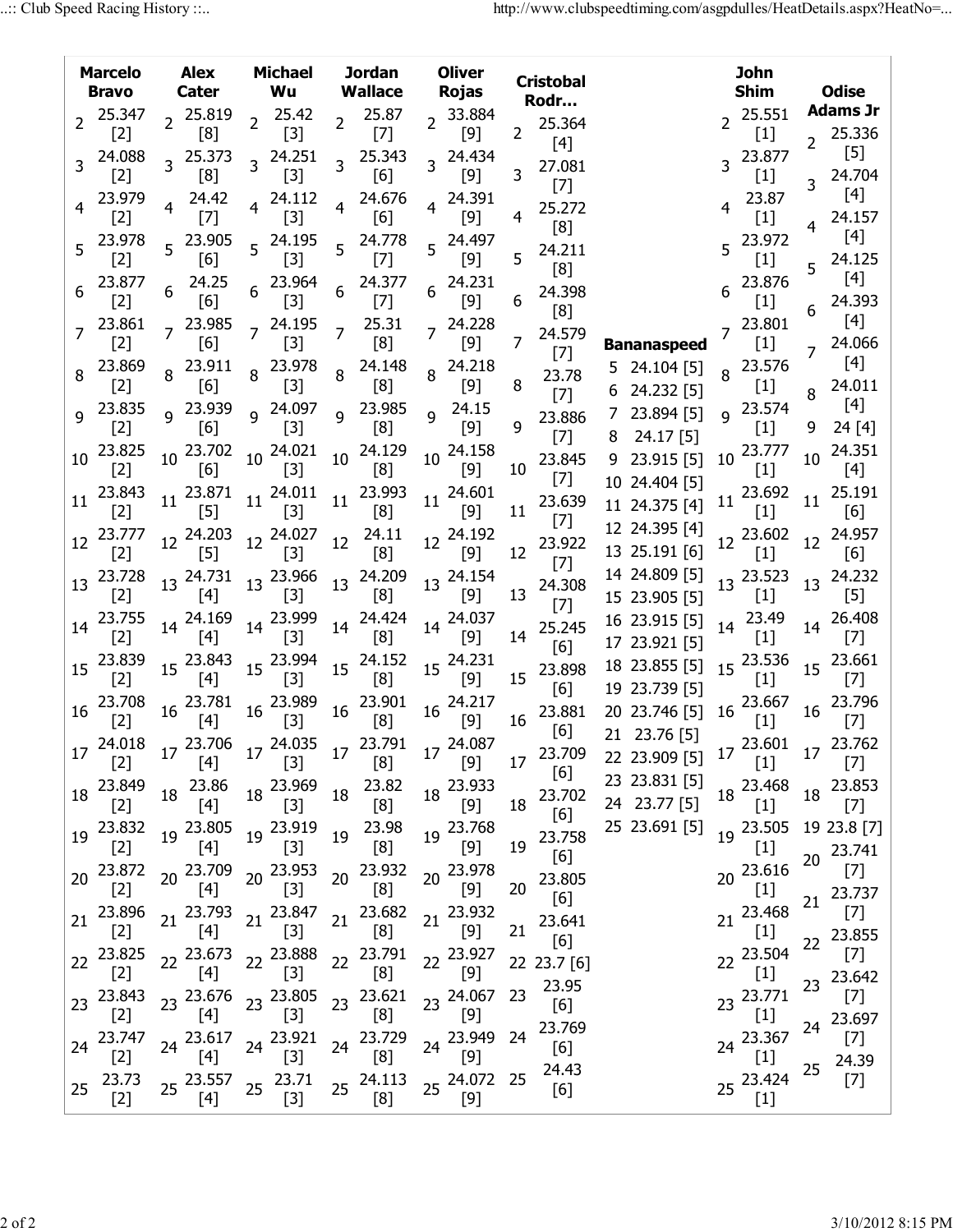|                                                              | <b>Heat Results</b>                                                                                                                                           |                                                                                                                      |                                                                                                                                                          |                                                                                             |                                                                  |
|--------------------------------------------------------------|---------------------------------------------------------------------------------------------------------------------------------------------------------------|----------------------------------------------------------------------------------------------------------------------|----------------------------------------------------------------------------------------------------------------------------------------------------------|---------------------------------------------------------------------------------------------|------------------------------------------------------------------|
| Heat Type:                                                   | 18 Lap Main (Volta)                                                                                                                                           |                                                                                                                      |                                                                                                                                                          |                                                                                             |                                                                  |
| <b>Min By:</b>                                               | <b>Position</b>                                                                                                                                               |                                                                                                                      |                                                                                                                                                          |                                                                                             |                                                                  |
| Date:                                                        | 3/10/2012 1:55 PM                                                                                                                                             |                                                                                                                      |                                                                                                                                                          |                                                                                             |                                                                  |
| <b>Winners</b>                                               | <b>David Biddle</b>                                                                                                                                           |                                                                                                                      |                                                                                                                                                          |                                                                                             |                                                                  |
|                                                              | <b>Heat Winner:</b>                                                                                                                                           | Racer:<br>David Biddle<br>24.022                                                                                     | # of Laps:<br>25<br>This Round                                                                                                                           | Gap from Leader:<br>63                                                                      | Avg. Lap:<br>25.272                                              |
|                                                              |                                                                                                                                                               | 1601<br>Racer:<br><b>Steve Rice</b>                                                                                  |                                                                                                                                                          |                                                                                             |                                                                  |
|                                                              |                                                                                                                                                               | 24.102                                                                                                               | # of Laps:                                                                                                                                               | Gap from Leader                                                                             | Avg. Lap:                                                        |
|                                                              |                                                                                                                                                               |                                                                                                                      | 25                                                                                                                                                       | 7525.000                                                                                    | 25.347                                                           |
|                                                              | <b>2nd Place:</b>                                                                                                                                             | 4215                                                                                                                 | This Round                                                                                                                                               | 49                                                                                          |                                                                  |
|                                                              |                                                                                                                                                               | Racer:<br>Michael Woodwo                                                                                             |                                                                                                                                                          |                                                                                             |                                                                  |
|                                                              |                                                                                                                                                               | 24.18                                                                                                                | # of Laps:<br>25                                                                                                                                         | Gap from Leader:<br>7771.000                                                                | Avg. Lap:<br>25.49                                               |
|                                                              | Placer                                                                                                                                                        | 1677                                                                                                                 | his Round                                                                                                                                                | 42                                                                                          |                                                                  |
| Position                                                     | Racer                                                                                                                                                         | Best Lap                                                                                                             | Gap from Leader                                                                                                                                          | # of Laps                                                                                   | Average<br><b>RPM</b><br>Lap                                     |
| 4                                                            | David Nguyen                                                                                                                                                  | 24.022                                                                                                               | 8044.000                                                                                                                                                 | 25                                                                                          | 25.408 4924                                                      |
| 5                                                            | Matthew Anderson                                                                                                                                              | 24.162                                                                                                               | 8200.000                                                                                                                                                 | 25                                                                                          | 25.243   1484                                                    |
| $\boldsymbol{6}$                                             | <b>Brent Talley</b>                                                                                                                                           | 24.15                                                                                                                | 8788.000                                                                                                                                                 | 25                                                                                          | 25.299 1293                                                      |
| 7                                                            | Marco Restivo                                                                                                                                                 | 24.161                                                                                                               | 9664.000                                                                                                                                                 | 25                                                                                          | 25.246 2987                                                      |
| 8                                                            | <b>William Shively</b>                                                                                                                                        | 24.079                                                                                                               | 10255.000                                                                                                                                                | 25                                                                                          | 25.202 2215                                                      |
| 9                                                            | <b>Phillip Marquis</b>                                                                                                                                        | 24.274                                                                                                               | 14114.000                                                                                                                                                | 25                                                                                          | 25.297 2222                                                      |
| <b>Steve</b><br><b>Rice</b><br>43.681<br>$\mathbf{1}$<br>[4] | Lap Thues by Raear<br><b>Phillip</b><br><b>David</b><br><b>Biddle</b><br><b>Marquis</b><br>37.802<br>47.969<br>$\mathbf{1}$<br>$\mathbf{1}$<br>$[9]$<br>$[1]$ | <b>William</b><br><b>David</b><br><b>Shively</b><br><b>Nguyen</b><br>44.245<br>$\mathbf{1}$<br>$\mathbf{1}$<br>$[3]$ | <b>Matthew</b><br><b>Marco</b><br><b>Restivo</b><br><b>Anderson</b><br>38.594<br>40.203<br>41.066<br>$\mathbf{1}$<br>$\mathbf{1}$<br>[8]<br>[6]<br>$[7]$ | <b>Michael</b><br>Woodwo<br>1 46.158 [2]<br>26.314 [2]<br>$\overline{2}$<br>24.884 [2]<br>3 | <b>Brent</b><br><b>Talley</b><br>41.542<br>$\mathbf{1}$<br>$[5]$ |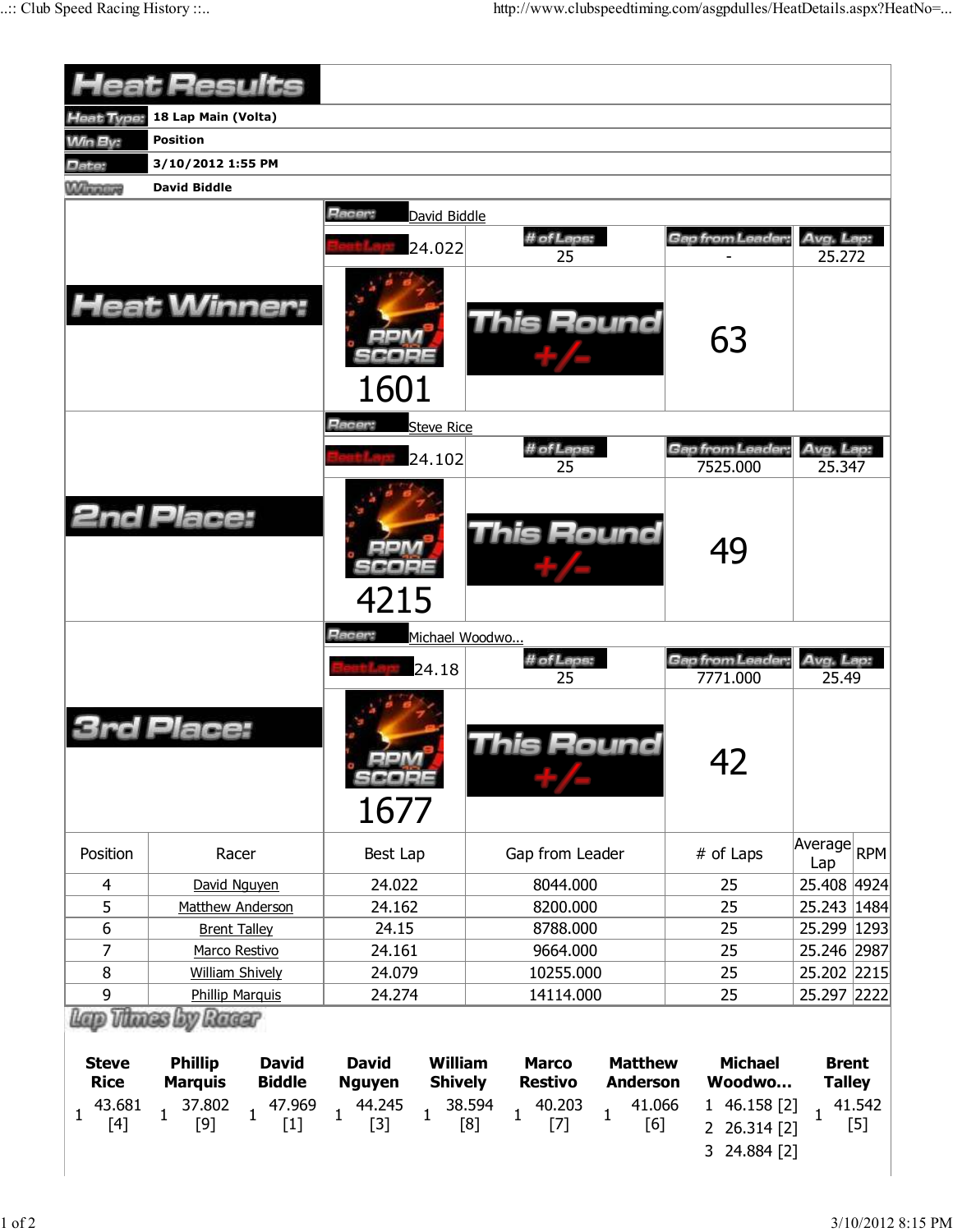|    | <b>Steve</b><br><b>Rice</b>                                                                                               | <b>David</b><br><b>Phillip</b><br><b>Biddle</b><br><b>Marquis</b> |                                                            | <b>David</b><br><b>Nguyen</b> |                                                                                                                                                                                                        | William<br><b>Shively</b> | <b>Marco</b><br><b>Restivo</b>  |                 | <b>Matthew</b><br><b>Anderson</b> |                 |                              |                | <b>Brent</b><br><b>Talley</b> |                                   |    |                               |
|----|---------------------------------------------------------------------------------------------------------------------------|-------------------------------------------------------------------|------------------------------------------------------------|-------------------------------|--------------------------------------------------------------------------------------------------------------------------------------------------------------------------------------------------------|---------------------------|---------------------------------|-----------------|-----------------------------------|-----------------|------------------------------|----------------|-------------------------------|-----------------------------------|----|-------------------------------|
| 2  | 26.41                                                                                                                     |                                                                   | 27.741                                                     | $\overline{2}$                | 26.022                                                                                                                                                                                                 |                           | 2 26.572                        | $\overline{2}$  | 29.948                            |                 | 2 27.346                     | $\overline{2}$ | 26.597                        |                                   |    | 2 27.655                      |
| 3  | [4]<br>24.91                                                                                                              | $\overline{2}$                                                    | [8]<br>24.685                                              | 3                             | $[1]$<br>24.733                                                                                                                                                                                        |                           | $[3]$<br>24.743                 | 3               | $[9]$<br>25.174                   | 3               | $[7]$<br>24.568              | 3              | $[5]$<br>24.521               |                                   | 3  | [6]<br>24.57                  |
|    | $[4]$<br>24.539<br>[4]                                                                                                    | 3<br>4                                                            | [8]<br>24.969                                              | 4                             | $[1]$<br>24.358                                                                                                                                                                                        |                           | $[3]$<br>24.469<br>$[3]$        |                 | $[9]$<br>24.89<br>$[9]$           | 4               | $[7]$<br>24.455              | 4              | $[5]$<br>24.801<br>$[5]$      |                                   |    | [6]<br>24.459<br>[6]          |
| 5  | 24.476<br>$[4]$                                                                                                           | 5                                                                 | [8]<br>24.711                                              | 5.                            | $[1]$<br>24.257<br>$[1]$                                                                                                                                                                               |                           | 24.62<br>$[3]$                  | 5               | 24.459<br>$[9]$                   |                 | $[7]$<br>5 24.803<br>$[7]$   | 5              | 24.275<br>$[5]$               |                                   |    | 24.587<br>[6]                 |
|    | 24.935<br>$[4]$                                                                                                           | 6                                                                 | [8]<br>24.946                                              |                               | 24.331<br>$[1]$                                                                                                                                                                                        |                           | 25.178<br>$[3]$                 | 6               | 24.911<br>$[9]$                   |                 | 24.49<br>$[7]$               | 6              | 24.703<br>$[5]$               |                                   |    | 24.465<br>[6]                 |
|    | 24.453<br>[4]                                                                                                             | 7                                                                 | [8]<br>24.904                                              | 7                             | 24.141<br>$[1]$                                                                                                                                                                                        |                           | 24.425<br>$[3]$                 |                 | 24.591<br>$[9]$                   | 7               | 24.507<br>$[7]$              | 7              | 24.594<br>$[5]$               | <b>Michael</b><br>Woodwo          |    | 24.805<br>[6]                 |
| 8  | 24.244<br>$[3]$                                                                                                           | 8                                                                 | [8]<br>24.731<br>[8]                                       | 8                             | 24.147<br>$[1]$                                                                                                                                                                                        | 8                         | 25.083<br>$[4]$                 | 8               | 24.423<br>$[9]$                   | 8               | 24.618<br>$[7]$              | 8              | 24.679<br>[5]                 | 4 24.572 [2]<br>5 24.653 [2]      | 8  | 24.594<br>[6]                 |
| 9  | 24.165<br>$[3]$                                                                                                           | q                                                                 | 24.671<br>[8]                                              | q                             | 24.287<br>$[1]$                                                                                                                                                                                        | q                         | 24.492<br>$[4]$                 | q               | 24.539<br>$[9]$                   | q               | 24.532<br>$[7]$              | q              | 24.541<br>$[5]$               | 6 24.699 [2]<br>7 24.347 [2]      | q  | 24.381<br>[6]                 |
| 10 | 24.482<br>$[3]$                                                                                                           | 10                                                                | 24.825<br>[8]                                              | 10                            | 24.203<br>$[1]$                                                                                                                                                                                        | 10                        | 24.083<br>$[4]$                 | 10              | 24.378<br>$[9]$                   | 10              | 24.577<br>$[7]$              | 10             | 24.184<br>$[5]$               | 8 24.634 [2]<br>9 24.377 [2]      | 10 | 24.459<br>[6]                 |
| 11 | 24.366<br>$[3]$                                                                                                           | 11                                                                | 24.699<br>[8]                                              | 11                            | 24.158<br>$[1]$                                                                                                                                                                                        | 11                        | 24.238<br>$[4]$                 | 11              | 24.449<br>$[9]$                   | 11              | 24.204<br>$[7]$              | 11             | 24.252<br>$[5]$               | 10 24.705 [2]<br>11 24.18 [2]     | 11 | 24.255<br>[6]                 |
| 12 | 24.484<br>$[3]$                                                                                                           | 12                                                                | 25.328<br>$[9]$                                            | 12                            | 24.101<br>$[1]$                                                                                                                                                                                        |                           | 12 24.368<br>$[4]$              | 12 <sup>1</sup> | 24.191<br>[8]                     |                 | 12 24.486<br>$[7]$           | 12             | 24.245<br>$[5]$               | 12 24.442 [2]                     | 12 | 24.15<br>[6]                  |
| 13 | 24.102<br>$[3]$                                                                                                           | 13                                                                | 24.386<br>$[9]$                                            | 13                            | 24.417<br>$[1]$                                                                                                                                                                                        |                           | 13 24.022<br>$[4]$              | 13              | 24.295<br>[8]                     | 13              | 24.597<br>$[7]$              | 13             | 24.259<br>$[5]$               | 13 24.374 [2]<br>14 24.326 [2]    |    | 13 24.394<br>[6]              |
| 14 | 24.41<br>$[3]$                                                                                                            | 14                                                                | 24.362<br>[9]                                              | 14                            | 24.108<br>$[1]$                                                                                                                                                                                        |                           | 14 24.427<br>$[4]$              | 14              | 24.241<br>[8]                     | 14              | 24.561<br>$[7]$              | 14             | 24.264<br>$[5]$               | 15 24.843 [2]<br>16 24.774 [2]    |    | 14 24.323<br>[6]              |
| 15 | 24.901<br>$[3]$                                                                                                           | 15                                                                | 24.646<br>$[9]$                                            | 15                            | 24.162<br>$[1]$                                                                                                                                                                                        |                           | 15 25.105<br>$[4]$              | 15              | 24.35<br>[8]                      | 15 <sub>1</sub> | 24.56<br>$[7]$               | 15             | 25.418<br>$[5]$<br>24.162     | $24.7$ [2]<br>17<br>18 24.923 [2] | 15 | 25.374<br>[6]<br>24.307       |
| 16 | 24.646<br>$[3]$                                                                                                           | 16                                                                | 24.836<br>$[9]$                                            | 16                            | 24.368<br>$[1]$                                                                                                                                                                                        |                           | 16 24.562<br>$[4]$              | 16 <sup>1</sup> | 24.239<br>[8]                     | 16              | 24.627<br>$[7]$              | 16             | $[5]$<br>24.433               | 19 24.332 [2]<br>20 24.302 [2]    | 16 | [6]<br>24.3                   |
|    | 17 24.598<br>$[3]$                                                                                                        |                                                                   | 17 24.512 17 24.247 17 24.543 17 24.303 17 24.628<br>$[9]$ |                               | $[1]$                                                                                                                                                                                                  |                           | $\frac{1}{2}$ [4]               |                 | <sup>1</sup> / [8]                |                 | $\mathbf{F}$ [7]             | 17             | $[5]$<br>25.306               | 21 24.271 [2] 17<br>22 24.437 [2] |    | [6]                           |
|    | 18 25.488<br>$[4] % \includegraphics[width=0.9\columnwidth]{figures/fig_4} \caption{A=}\ \vspace{0.8cm} \label{fig:4}} %$ | 18                                                                | 24.398<br>$[9]$                                            |                               | 18 24.349<br>$[1]$                                                                                                                                                                                     |                           | 18 24.644<br>$[3]$              |                 | 18 24.284<br>[8]                  |                 | 18 24.257<br>$[7]$           | 18             | $[5]$<br>24.304               | 23 24.572 [2]<br>24 24.472 [2]    |    | 18 25.079<br>[6]              |
|    | 19 24.214<br>$[4]$                                                                                                        | 19                                                                | 24.404<br>$[9]$                                            |                               | 19 24.113<br>$[1]$                                                                                                                                                                                     |                           | 19 24.384<br>$[3]$              |                 | 19 24.079<br>[8]                  |                 | 19 24.903<br>$[7]$           | 19             | $[5]$<br>24.511               | 25 24.962 [3]                     |    | 19 24.737<br>[6]<br>20 24.366 |
|    | 20 24.256<br>$[3]$<br>24.294                                                                                              | 20                                                                | 24.825<br>$[9]$                                            |                               | 20 24.266<br>$[1]$<br>24.304                                                                                                                                                                           |                           | 20 24.913<br>$[4]$<br>21 24.267 |                 | 20 24.158<br>[8]<br>24.08         |                 | 20 24.367<br>$[7]$<br>24.251 | 20             | $[5]$<br>24.185               |                                   |    | [6]<br>21 24.181              |
| 21 | $[3]$<br>22 24.297                                                                                                        | 21                                                                | 24.543<br>$[9]$                                            | 21                            | $[1]$<br>24.022                                                                                                                                                                                        |                           | $[4]$<br>24.32                  | 21              | [8]<br>24.246                     | 21              | $[7]$<br>24.46               | 21             | $[5]$<br>24.499               |                                   |    | [6]<br>22 24.152              |
|    | $[3]$<br>23 24.603                                                                                                        | 22                                                                | 24.386<br>$[9]$                                            | 22                            | $[1]$<br>24.06                                                                                                                                                                                         | 22                        | $[4]$<br>23 24.543              | 22              | [8]<br>24.355                     | 22              | $[7]$<br>23 24.488           | 22             | $[5]$<br>24.478               |                                   |    | [6]<br>23 24.639              |
|    | $[3]$<br>24 24 354                                                                                                        | 23                                                                | 24.274<br>$[9]$                                            | 23 <sup>2</sup>               | $[1]$                                                                                                                                                                                                  |                           | $[4]$<br>24 24.344              | 23              | [8]<br>24 24.539                  |                 | $[7]$<br>24 24.161           | 23             | $[5]$<br>24.484               |                                   |    | [6]<br>24 24.352              |
|    | $[3]$<br>25 24.362                                                                                                        | 25                                                                | 24 24.5 [9]<br>24.337                                      |                               | 24 24.321<br>$[1]$<br>24.365                                                                                                                                                                           |                           | [4]                             |                 | [8]<br>25 24.323                  |                 | $[7]$<br>25 24.494           | 24             | $[5]$<br>24.308               |                                   |    | [6]<br>25 24.359              |
|    | $[2]$                                                                                                                     |                                                                   | $[9]$                                                      | 25                            | $[1] % \includegraphics[width=0.9\columnwidth]{figures/fig_10.pdf} \caption{The figure shows the number of times, and the number of times, and the number of times, respectively.} \label{fig:time} %$ |                           | 25 24.62<br>[4]                 |                 | [8]                               |                 | $[7]$                        | 25             | $[5]$                         |                                   |    | [6]                           |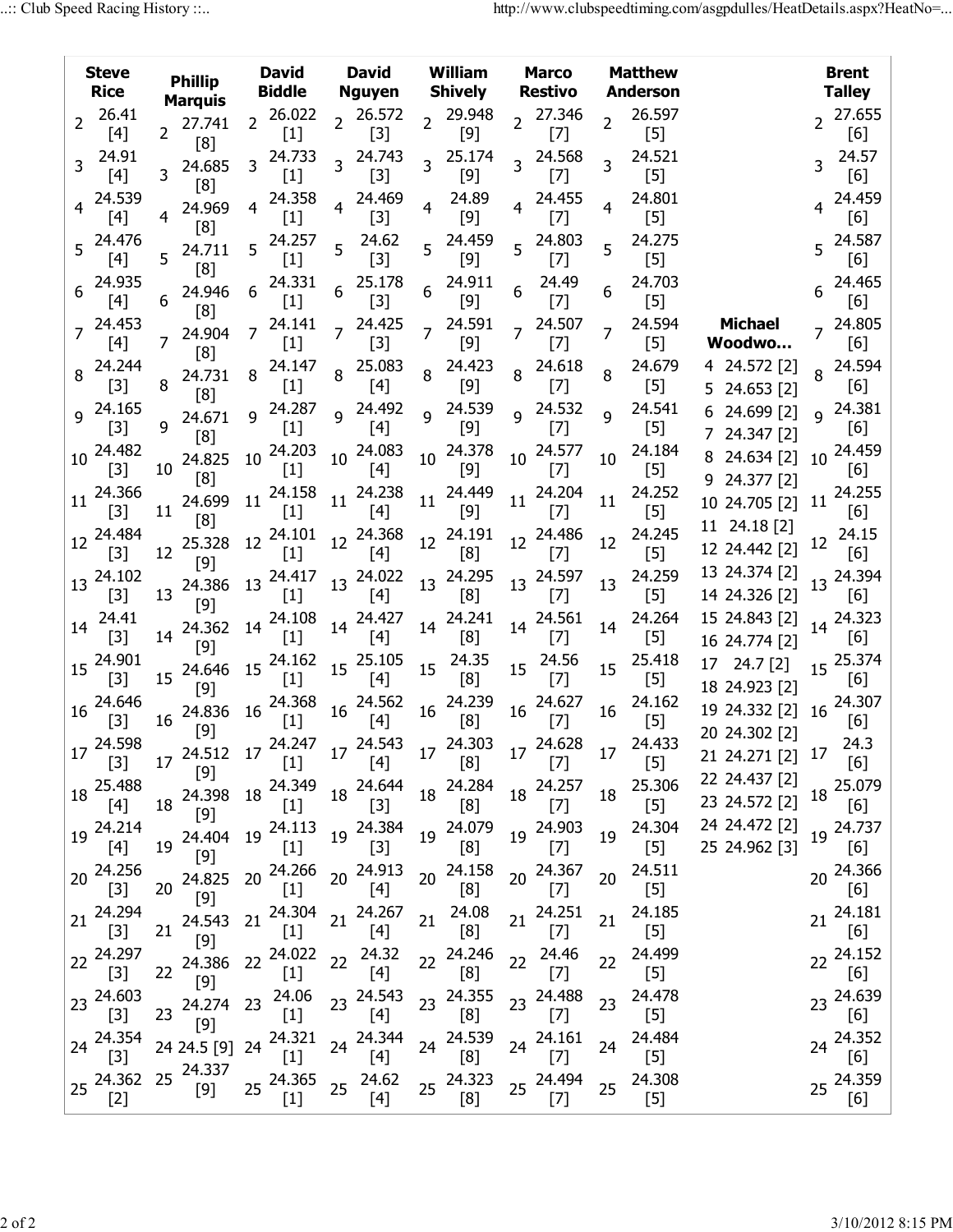| 18 Lap Main (Volta)<br>Heat Type:<br><b>Min By:</b><br><b>Position</b><br>3/10/2012 1:45 PM<br>Date:<br><b>Minney</b><br><b>Max Leitschuh</b><br>Racer:<br>Max Leitschuh<br># of Laps:<br>Gap from Leader:<br>Avg. Lap:<br>24.059<br>26.389<br>25<br><b>Heat Winner:</b><br><b>This Round</b><br>58<br>2237<br>Racer:<br>Christopher Wi<br>Avg. Lap:<br># of Laps:<br>Gap from Leader:<br>24.269<br>25<br>17740.000<br>26.591<br><b>2nd Place:</b><br>This Round<br>42<br>2623<br>Alexander Cumm<br>Racer:<br># of Laps:<br>Gap from Leader:<br>Avg. Lap:<br>24.824<br>21113.000<br>27.41<br>25<br>Place:<br>his Round<br>35<br>SCORE<br>2742<br>Average<br>Position<br>Best Lap<br>Gap from Leader<br># of Laps<br>Racer<br>Lap<br>24.718<br>Robert Orr<br>22084.000<br>25<br>4<br>5<br>24.461<br>22429.000<br>25<br>Kelly Widmann<br>6<br>24.515<br>22952.000<br>25<br>26.51<br>2141<br>Ary Jogasurya<br>7<br>24<br>27.148   1396 <br>John Watts<br>25.062<br>1L<br>8<br>Michael Kohut<br>24.846<br>1L<br>24<br>26.968 1212<br>Lap Thaes by Racer<br><b>Alexander</b><br><b>Robert</b><br><b>Max</b><br><b>Christopher</b><br><b>Kelly</b><br><b>John</b><br><b>Michael</b><br>Ary<br>Leitschuh<br><b>Wi</b><br><b>Widmann</b><br><b>Watts</b><br><b>Kohut</b><br>Cumm<br>Orr<br>Jogasurya<br>76.734 [1]<br>69.439<br>72.374<br>60.984 [5]<br>166.07[4]<br>51.791<br>54.829<br>57.818<br>1<br>$\mathbf{1}$<br>$\mathbf{1}$<br>1<br>1<br>1<br>1<br>$[2]$<br>[8]<br>$[3]$<br>[6]<br>$[7]$<br>27.436 [2]<br>26.359 [3]<br>28.76 [5]<br>$\overline{2}$<br>$\mathbf{2}$<br>2 <sup>7</sup><br>28.643<br>26.123<br>29.216<br>28.659<br>28.88<br>3<br>25.423 [2]<br>3<br>25.366 [3]<br>25.479<br>$\overline{2}$<br>$\overline{2}$<br>$\overline{2}$<br>$\overline{2}$<br>$\overline{2}$<br>$\overline{3}$<br>[8]<br>$[7]$<br>[4]<br>$[1]$<br>[6]<br>$[5]$<br>25.603 [2]<br>25.539 [3]<br>$\overline{4}$<br>$\overline{4}$ | <b>Heat Results</b> |  |             |
|---------------------------------------------------------------------------------------------------------------------------------------------------------------------------------------------------------------------------------------------------------------------------------------------------------------------------------------------------------------------------------------------------------------------------------------------------------------------------------------------------------------------------------------------------------------------------------------------------------------------------------------------------------------------------------------------------------------------------------------------------------------------------------------------------------------------------------------------------------------------------------------------------------------------------------------------------------------------------------------------------------------------------------------------------------------------------------------------------------------------------------------------------------------------------------------------------------------------------------------------------------------------------------------------------------------------------------------------------------------------------------------------------------------------------------------------------------------------------------------------------------------------------------------------------------------------------------------------------------------------------------------------------------------------------------------------------------------------------------------------------------------------------------------------------------------------------------------------------------------------------------------------------------------------|---------------------|--|-------------|
|                                                                                                                                                                                                                                                                                                                                                                                                                                                                                                                                                                                                                                                                                                                                                                                                                                                                                                                                                                                                                                                                                                                                                                                                                                                                                                                                                                                                                                                                                                                                                                                                                                                                                                                                                                                                                                                                                                                     |                     |  |             |
|                                                                                                                                                                                                                                                                                                                                                                                                                                                                                                                                                                                                                                                                                                                                                                                                                                                                                                                                                                                                                                                                                                                                                                                                                                                                                                                                                                                                                                                                                                                                                                                                                                                                                                                                                                                                                                                                                                                     |                     |  |             |
|                                                                                                                                                                                                                                                                                                                                                                                                                                                                                                                                                                                                                                                                                                                                                                                                                                                                                                                                                                                                                                                                                                                                                                                                                                                                                                                                                                                                                                                                                                                                                                                                                                                                                                                                                                                                                                                                                                                     |                     |  |             |
|                                                                                                                                                                                                                                                                                                                                                                                                                                                                                                                                                                                                                                                                                                                                                                                                                                                                                                                                                                                                                                                                                                                                                                                                                                                                                                                                                                                                                                                                                                                                                                                                                                                                                                                                                                                                                                                                                                                     |                     |  |             |
|                                                                                                                                                                                                                                                                                                                                                                                                                                                                                                                                                                                                                                                                                                                                                                                                                                                                                                                                                                                                                                                                                                                                                                                                                                                                                                                                                                                                                                                                                                                                                                                                                                                                                                                                                                                                                                                                                                                     |                     |  |             |
|                                                                                                                                                                                                                                                                                                                                                                                                                                                                                                                                                                                                                                                                                                                                                                                                                                                                                                                                                                                                                                                                                                                                                                                                                                                                                                                                                                                                                                                                                                                                                                                                                                                                                                                                                                                                                                                                                                                     |                     |  |             |
|                                                                                                                                                                                                                                                                                                                                                                                                                                                                                                                                                                                                                                                                                                                                                                                                                                                                                                                                                                                                                                                                                                                                                                                                                                                                                                                                                                                                                                                                                                                                                                                                                                                                                                                                                                                                                                                                                                                     |                     |  |             |
|                                                                                                                                                                                                                                                                                                                                                                                                                                                                                                                                                                                                                                                                                                                                                                                                                                                                                                                                                                                                                                                                                                                                                                                                                                                                                                                                                                                                                                                                                                                                                                                                                                                                                                                                                                                                                                                                                                                     |                     |  |             |
|                                                                                                                                                                                                                                                                                                                                                                                                                                                                                                                                                                                                                                                                                                                                                                                                                                                                                                                                                                                                                                                                                                                                                                                                                                                                                                                                                                                                                                                                                                                                                                                                                                                                                                                                                                                                                                                                                                                     |                     |  |             |
|                                                                                                                                                                                                                                                                                                                                                                                                                                                                                                                                                                                                                                                                                                                                                                                                                                                                                                                                                                                                                                                                                                                                                                                                                                                                                                                                                                                                                                                                                                                                                                                                                                                                                                                                                                                                                                                                                                                     |                     |  |             |
|                                                                                                                                                                                                                                                                                                                                                                                                                                                                                                                                                                                                                                                                                                                                                                                                                                                                                                                                                                                                                                                                                                                                                                                                                                                                                                                                                                                                                                                                                                                                                                                                                                                                                                                                                                                                                                                                                                                     |                     |  |             |
|                                                                                                                                                                                                                                                                                                                                                                                                                                                                                                                                                                                                                                                                                                                                                                                                                                                                                                                                                                                                                                                                                                                                                                                                                                                                                                                                                                                                                                                                                                                                                                                                                                                                                                                                                                                                                                                                                                                     |                     |  |             |
|                                                                                                                                                                                                                                                                                                                                                                                                                                                                                                                                                                                                                                                                                                                                                                                                                                                                                                                                                                                                                                                                                                                                                                                                                                                                                                                                                                                                                                                                                                                                                                                                                                                                                                                                                                                                                                                                                                                     |                     |  |             |
|                                                                                                                                                                                                                                                                                                                                                                                                                                                                                                                                                                                                                                                                                                                                                                                                                                                                                                                                                                                                                                                                                                                                                                                                                                                                                                                                                                                                                                                                                                                                                                                                                                                                                                                                                                                                                                                                                                                     |                     |  | RPM         |
|                                                                                                                                                                                                                                                                                                                                                                                                                                                                                                                                                                                                                                                                                                                                                                                                                                                                                                                                                                                                                                                                                                                                                                                                                                                                                                                                                                                                                                                                                                                                                                                                                                                                                                                                                                                                                                                                                                                     |                     |  | 27.125 2059 |
|                                                                                                                                                                                                                                                                                                                                                                                                                                                                                                                                                                                                                                                                                                                                                                                                                                                                                                                                                                                                                                                                                                                                                                                                                                                                                                                                                                                                                                                                                                                                                                                                                                                                                                                                                                                                                                                                                                                     |                     |  | 26.988 2384 |
|                                                                                                                                                                                                                                                                                                                                                                                                                                                                                                                                                                                                                                                                                                                                                                                                                                                                                                                                                                                                                                                                                                                                                                                                                                                                                                                                                                                                                                                                                                                                                                                                                                                                                                                                                                                                                                                                                                                     |                     |  |             |
|                                                                                                                                                                                                                                                                                                                                                                                                                                                                                                                                                                                                                                                                                                                                                                                                                                                                                                                                                                                                                                                                                                                                                                                                                                                                                                                                                                                                                                                                                                                                                                                                                                                                                                                                                                                                                                                                                                                     |                     |  |             |
|                                                                                                                                                                                                                                                                                                                                                                                                                                                                                                                                                                                                                                                                                                                                                                                                                                                                                                                                                                                                                                                                                                                                                                                                                                                                                                                                                                                                                                                                                                                                                                                                                                                                                                                                                                                                                                                                                                                     |                     |  |             |
|                                                                                                                                                                                                                                                                                                                                                                                                                                                                                                                                                                                                                                                                                                                                                                                                                                                                                                                                                                                                                                                                                                                                                                                                                                                                                                                                                                                                                                                                                                                                                                                                                                                                                                                                                                                                                                                                                                                     |                     |  |             |
|                                                                                                                                                                                                                                                                                                                                                                                                                                                                                                                                                                                                                                                                                                                                                                                                                                                                                                                                                                                                                                                                                                                                                                                                                                                                                                                                                                                                                                                                                                                                                                                                                                                                                                                                                                                                                                                                                                                     |                     |  |             |
|                                                                                                                                                                                                                                                                                                                                                                                                                                                                                                                                                                                                                                                                                                                                                                                                                                                                                                                                                                                                                                                                                                                                                                                                                                                                                                                                                                                                                                                                                                                                                                                                                                                                                                                                                                                                                                                                                                                     |                     |  |             |
|                                                                                                                                                                                                                                                                                                                                                                                                                                                                                                                                                                                                                                                                                                                                                                                                                                                                                                                                                                                                                                                                                                                                                                                                                                                                                                                                                                                                                                                                                                                                                                                                                                                                                                                                                                                                                                                                                                                     |                     |  |             |
|                                                                                                                                                                                                                                                                                                                                                                                                                                                                                                                                                                                                                                                                                                                                                                                                                                                                                                                                                                                                                                                                                                                                                                                                                                                                                                                                                                                                                                                                                                                                                                                                                                                                                                                                                                                                                                                                                                                     |                     |  |             |